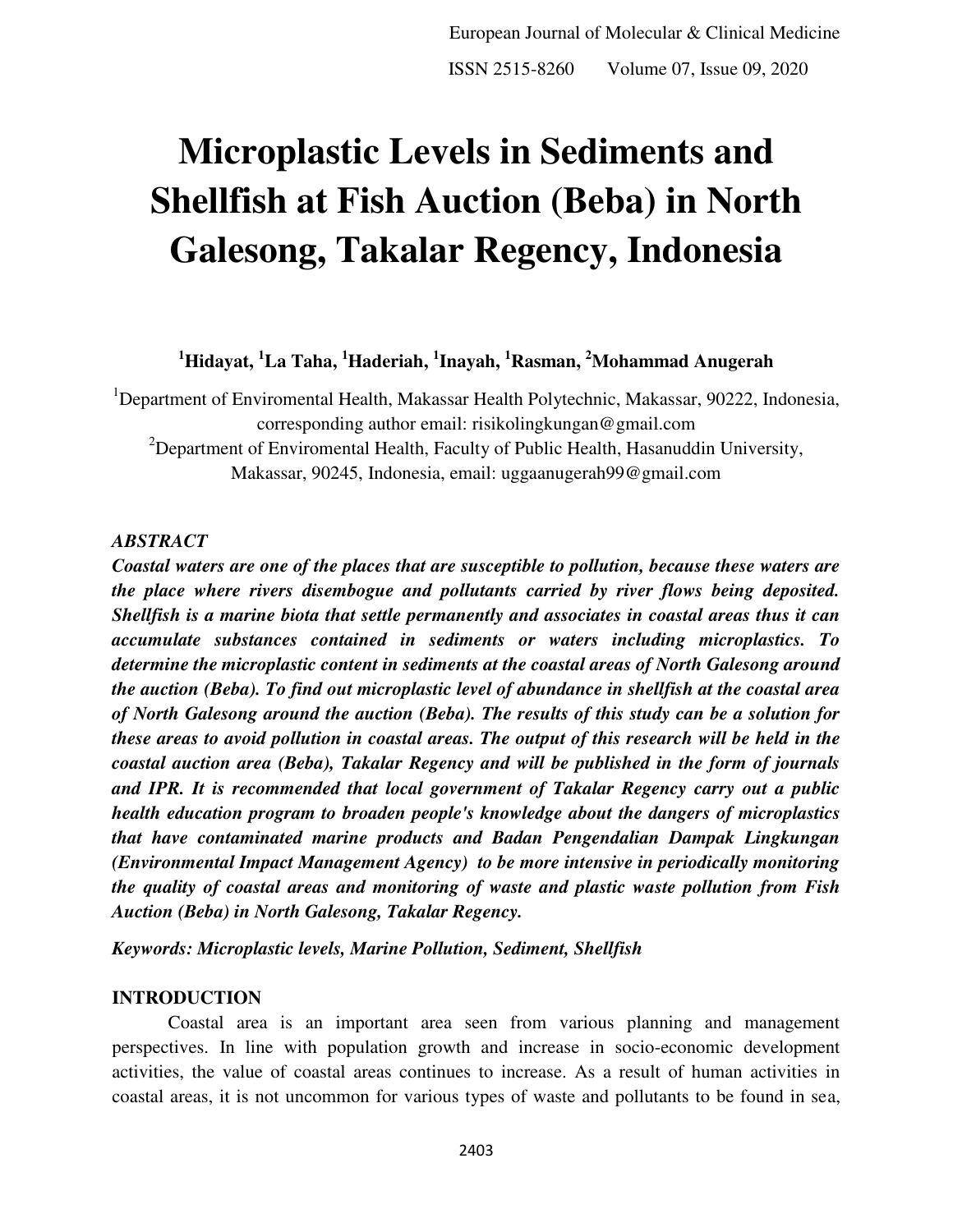which can cause environmental degradation in coastal areas and the surrounding ecosystem. Excessive entry of organic and inorganic substances into water bodies has a negative impact on marine waters and causes a decrease in the quality of sea water physically, chemically and biologically (Hamuna et al., 2018).

Coastal waters are one of the places that are prone to pollution hazards, because these waters are a place where rivers disembogue and pollutants carried by river flows such as sediments or waters including microplastics being deposited.

Marine debris according to National Oceanic Atmospheric Administration (NOAA) of the United States 2013, can be defined as solid objects, produced or processed by humans, directly or indirectly, intentionally or accidentally, dumped or left in marine environment, estimated that 10% of all newly produced plastic is disposed of through rivers and ends up in sea (Dewi et al., 2015).

Microplastics were first identified around 1970. The presence of microplastics has been found in seawater, sediments and even in seafood such as fish, shrimp, and shellfish. The discovery of microplastics in seafood makes it a new contaminant (Novel Food Contaminant). Its discovery in the body of traded fish can pose a threat to domestic food security. Moreover, Indonesia is known as one of the maritime countries that has great potential in the fisheries sector where in the final quarter of 2015 the total production of Indonesian marine products reached 14.79 million tons (Ministry of Marine Affairs and Fisheries, 2015).

Based on research conducted by Van Cauwenberghe et al (2015) on microplastics in cultivated shells that are consumed by humans, they identified microplastics in two shellfish species, Mytilus edulis and Crassostrea gigas and found that M. edulis contains an average plastic content of 0.36  $\pm$  0.07. particles (wet weight), while a plastic charge of 0.47  $\pm$  0.16 particles was detected in C. Giga.

Research conducted by Rochman et al (2015) on Anthropogenic debris in seafood: Plastic debris and fibers from textiles in fish and bivalves sold for human consumption conducted in Makassar (Indonesia) and California (United States) found that marketed commercial or consumption fish for Indonesia, 76 fish from 11 species produced as much as 55% containing plastic particles and filaments found in their digestive tract, while for California (United States) 64 fish from 12 species and 12 shellfish from 1 species including 16 fish (25%) and 4 shellfish (33%) were contaminated with plastic particles in their digestive tract.

The microplastic contained in digestive tract can cause a false sense of fullness, so that fish and other biota experience a decrease in appetite. There is also the fact that microplastics can facilitate the transport of chemical contaminants. Non-food objects that enter the digestive tract of fish can injure their digestive system. Therefore, the amount of microplastic that may enter into the body of fish is important to be studied deeper (Hapitasari, 2016).

Based on preliminary observations, the North Galesong Coastal area around the auction (Beba) has a lot of waste which is the result of auction activities and neighborhood around the coast where the most visible is plastic waste. These plastic wastes get sedimented and is absorbed by marine life, including shellfish.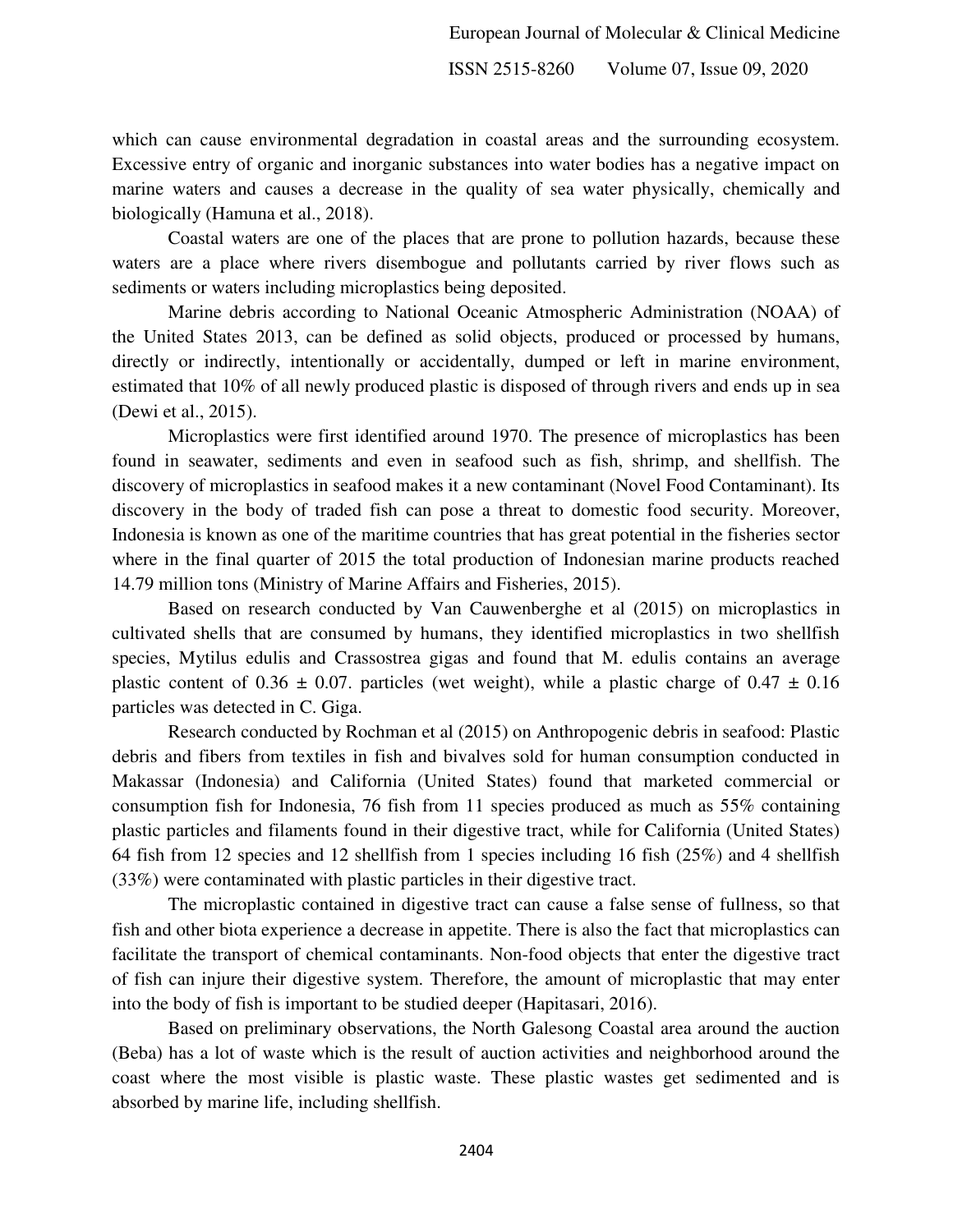Some people use the coastal area for pond cultivation such as shrimp, fish salt and seaweed where seaweed cultivation uses bottles and mineral nets as buoys which they call "tumba-tumba". In addition, there is still a lot of plastic waste in the coastal area because people in the coastal area of North Galesong still throw their waste into the marine environment. This allows microplastic pollution in airborne biota, considering that plastic waste can be degraded by sunlight, undergo oxidation and mechanical abrasion into small particles. Based on this background, the researchers wanted to see whether the shells in the coastal area of North Galesong Coast around the auction (Beba) contained microplastics.

#### **METHODS**

This type of research is an observational study with descriptive approach to describe the microplastic content found in sediments and shellfish with different sampling points. This study includes sampling and continued examination in the laboratory, data analysis and making the reports. The sediment and shellfish populations in this study were all sediments and shellfish in the North Galesong Coastal Area around the auction (Beba).

The location of this research is in the coastal area of North Galesong around the auction (Beba). Testing of microplastic content in sediment and shellfish was carried out at the Marine Ecotoxicology Laboratory, Department of Marine Science, Faculty of Marine and Fisheries Sciences, Hasanuddin University, Makassar. (1) Preparation stage, including secondary data collection took time in December 2019. (2) The implementation stage includes research activities took time from April to November 2020.

The sediment samples in this study were all sediments around the North Galesong Coast around the auction (Beba) which were taken at three different points. The shellfish samples in this study were all types of shells around the North Galesong Coast auction (Beba) which were taken at three different points.

The data was collected by conducting observation in the coastal area of North Galesong around the auction (Beba) and examination of sediment and shellfish samples at the Laboratory of the Faculty of Fisheries, Hasanuddin University Makassar. taken at three points with a sample of five shells at each point. The data obtained from the results of field and laboratory sampling are presented in tabular form and then described in narrative form.

#### **RESULTS**

This research was conducted in the coastal area of North Galesong around the auction (Beba). Testing of microplastic content in sediment and shellfish was carried out at the Marine Laboratory, Department of Marine Science, Faculty of Marine and Fisheries Sciences, Hasanuddin University Makassar. At point one it is located in the auction area (Beba) with the sampling depth of  $\pm$  1 m.

At the first point, we could find waste from human activities at the auction place and the number of repeated ship activities in the water area of the auction. The second point is located  $\pm$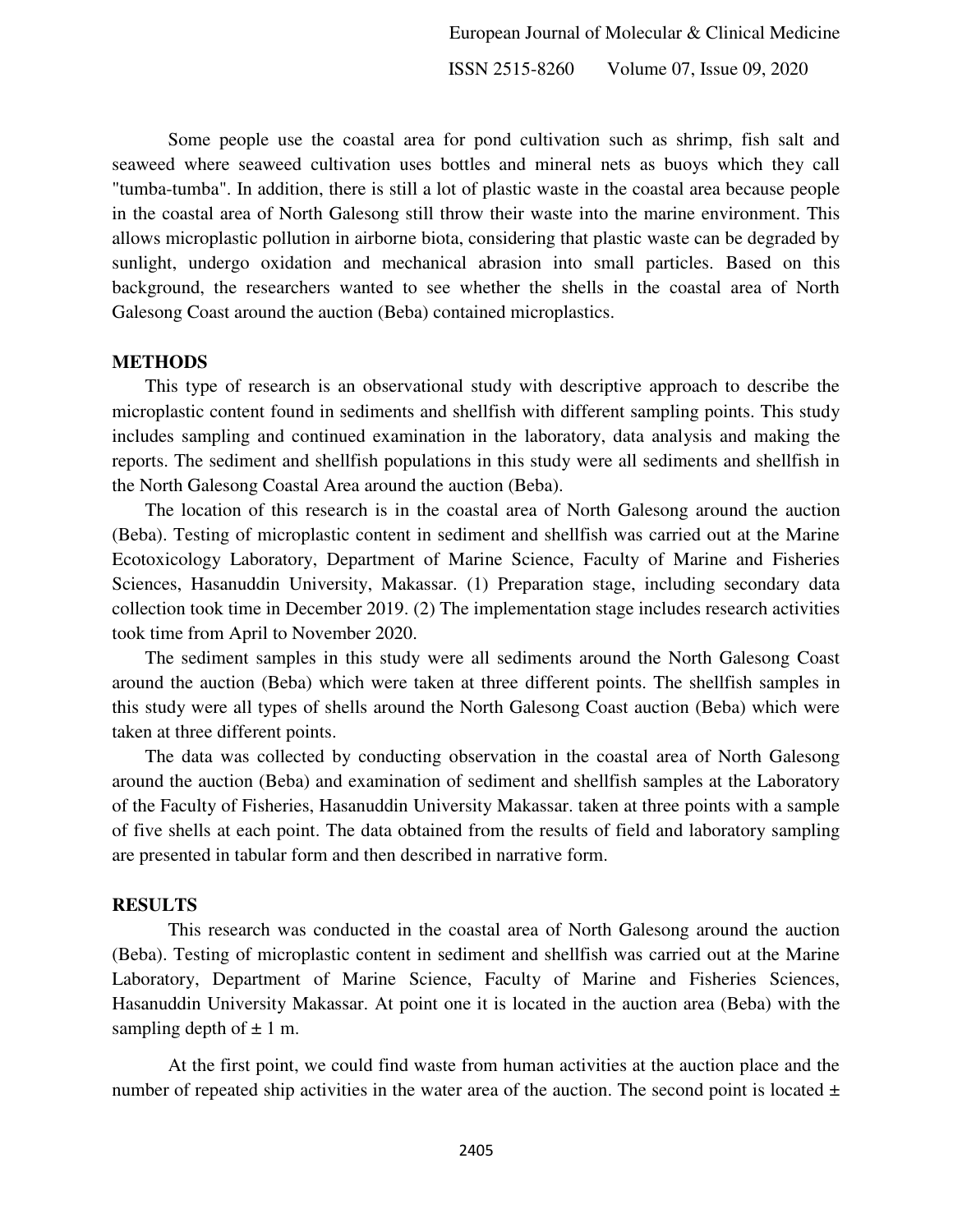European Journal of Molecular & Clinical Medicine ISSN 2515-8260 Volume 07, Issue 09, 2020

50 M south from the first point with sampling depth of  $\pm$  1 M. At the second point, we could find domestic waste being disposed from nearby households directly to waters and the ship docking waste. The third point is located north of the North Galesong Coast around the auction (Beba) with sample depth at sea of  $\pm 1$ M

# **Table 1 Distribution of Microplastics in Sediment Based on the amount in the Coastal Areas of Fish Auction (Beba) in North Galesong, Takalar Regency**

|                    | ample Code     | <b>Amount</b>  |  |  |  |  |
|--------------------|----------------|----------------|--|--|--|--|
| <b>Station</b>     | (T)            | (Item)         |  |  |  |  |
| <b>Station I</b>   | 1              | 6              |  |  |  |  |
|                    | $\overline{2}$ | $\overline{2}$ |  |  |  |  |
| Station II         | 3              | 4              |  |  |  |  |
|                    | 4              | 3              |  |  |  |  |
| <b>Station III</b> | 5              | 5              |  |  |  |  |
|                    | 6              | 3              |  |  |  |  |
| <b>Station IV</b>  | 7              | 16             |  |  |  |  |
|                    | 8              | 1              |  |  |  |  |
|                    | 9              | $\mathbf{2}$   |  |  |  |  |
| <b>Station V</b>   | 10             | 5              |  |  |  |  |
|                    | 11             | $\overline{2}$ |  |  |  |  |
| <b>Station VI</b>  | 12             | 16             |  |  |  |  |
|                    | 13             | $\overline{2}$ |  |  |  |  |
| <b>Total</b>       |                |                |  |  |  |  |

## **Table 2**

**Distribution of Microplastics in Sediment Based on the Abundance in the Coastal Areas of Fish Auction (Beba) in North Galesong, Takalar Regency** 

| <b>Station</b> | <b>Abundance (Item/kg)</b> |
|----------------|----------------------------|
|                | 80                         |
| П              | 70                         |
| Ш              | 80                         |
| IV             | 190                        |
|                | 70                         |
|                | 180                        |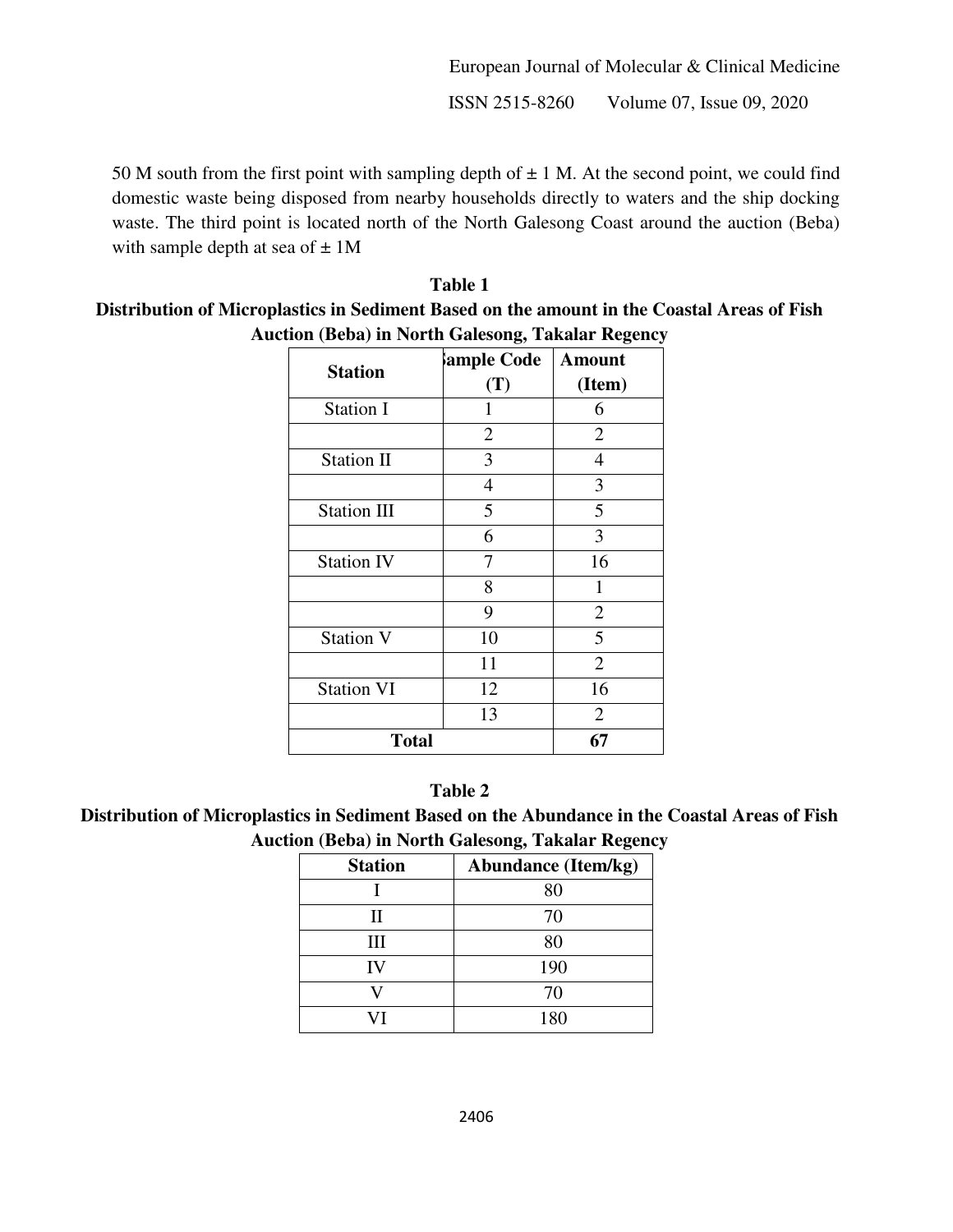ISSN 2515-8260 Volume 07, Issue 09, 2020

**Table 3 Distribution of Microplastics in Sediment Based on the Type in the Coastal Areas of Fish Auction (Beba) in North Galesong, Takalar Regency** 

| <b>Typ</b><br>e of<br><b>MP</b> | <b>Stati</b><br>on I | <b>Stati</b><br>on II | <b>Stati</b><br>on<br>Ш | <b>Stati</b><br>on<br>IV | <b>Stati</b><br>on V | <b>Stati</b><br>on<br>VI | <b>Juml</b><br>ah |
|---------------------------------|----------------------|-----------------------|-------------------------|--------------------------|----------------------|--------------------------|-------------------|
| Line                            | 6                    | 4                     |                         | 16                       | $\overline{2}$       | $\overline{2}$           | 35                |
| Fragm<br>en                     | $\overline{2}$       | 3                     | 3                       | $\overline{2}$           | 5                    | 16                       | 31                |
| Film                            | 0                    | 0                     |                         |                          |                      |                          |                   |
| <b>Total</b>                    |                      |                       |                         |                          |                      |                          | 67                |

#### **Table 4**

**Distribution of Microplastics in Sediment Based on the Color in the Coastal Areas of Fish Auction (Beba) in North Galesong, Takalar Regency** 

| Colo<br>r               | <b>Stati</b><br>on I | <b>Stati</b><br>on II | <b>Stati</b><br>on<br>Ш | <b>Stati</b><br>on<br>IV | <b>Stati</b><br>on V | <b>Stati</b><br>on<br>VI | <b>Jum</b><br>lah |
|-------------------------|----------------------|-----------------------|-------------------------|--------------------------|----------------------|--------------------------|-------------------|
| <b>Black</b>            | 3                    | $\overline{2}$        | 2                       | $\overline{2}$           | $\mathbf{1}$         | $\mathbf{1}$             | 10                |
| Tran<br>spare<br>nt     | $\mathbf{1}$         | $\mathbf{1}$          | $\overline{0}$          | $\overline{2}$           | $\boldsymbol{0}$     | $\overline{0}$           | $\overline{4}$    |
| Blue                    | 4                    | $\overline{4}$        | $\overline{4}$          | 11                       | 3                    | 11                       | 37                |
| White                   | $\overline{0}$       |                       | $\boldsymbol{0}$        | $\overline{2}$           | $\overline{2}$       | $\mathbf{1}$             | 5                 |
| 3rown                   | 0                    | $\overline{0}$        | $\overline{2}$          | $\boldsymbol{0}$         | $\boldsymbol{0}$     | $\overline{0}$           | $\overline{2}$    |
| Red                     | $\overline{0}$       | $\overline{0}$        | $\overline{0}$          | $\overline{2}$           | $\mathbf{1}$         | 1                        | $\overline{4}$    |
| Green                   | 0                    | $\boldsymbol{0}$      | $\overline{0}$          | $\boldsymbol{0}$         | $\boldsymbol{0}$     | 4                        | $\overline{4}$    |
| <b>Total</b><br>Table 5 |                      |                       |                         |                          |                      |                          | 66                |

**Distribution of Microplastics in Shellfish Based on the Amount in the Coastal Areas of Fish Auction (Beba) in North Galesong, Takalar Regency** 

| <b>Station</b>   | <b>Sample Code</b><br>$\perp$ ) | <b>Amount</b><br>(Item) |
|------------------|---------------------------------|-------------------------|
| <b>Station I</b> |                                 |                         |
|                  |                                 |                         |
|                  |                                 |                         |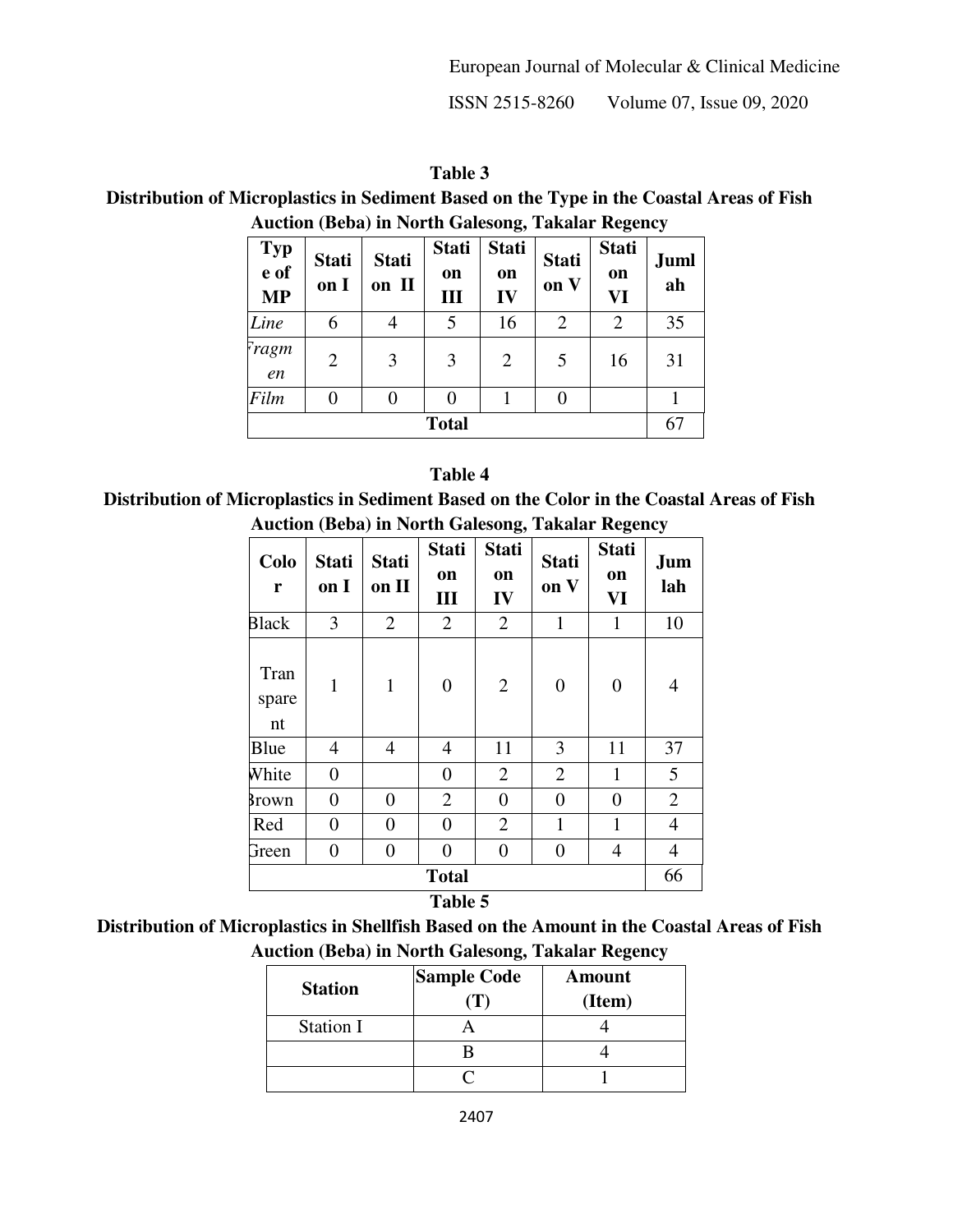ISSN 2515-8260 Volume 07, Issue 09, 2020

| <b>Station II</b>  | $\mathbf{A}$   | 0              |
|--------------------|----------------|----------------|
|                    | $\bf{B}$       | 0              |
|                    | $\mathsf{C}$   | 0              |
| <b>Station III</b> | $\overline{A}$ | 0              |
|                    | $\, {\bf B}$   | $\overline{2}$ |
|                    | $\mathsf{C}$   | $\overline{2}$ |
| <b>Station IV</b>  | $\mathbf{A}$   | $\mathbf{1}$   |
|                    | $\, {\bf B}$   | 0              |
|                    | $\mathsf{C}$   | 1              |
| <b>Station V</b>   | $\mathbf{A}$   | $\mathbf{1}$   |
|                    | $\bf{B}$       | $\overline{2}$ |
|                    | $\mathsf{C}$   | $\overline{4}$ |
| <b>Station VI</b>  | $\mathbf{A}$   | $\mathbf{1}$   |
|                    | $\bf{B}$       | 0              |
|                    | $\overline{C}$ | 0              |
| <b>Total</b>       | 23             |                |

**Table 6** 

**Distribution of Microplastics in Shellfish Based on the Abundance in the Coastal Areas of Fish Auction (Beba) in North Galesong, Takalar Regency** 

| <b>Station</b> | <b>Abundance</b><br>(Item/individu) |
|----------------|-------------------------------------|
|                |                                     |
| П              |                                     |
| Ш              | 1,33                                |
| IV             | 0,67                                |
|                | 2,33                                |
|                | 0,33                                |

#### **Table 7**

# **Distribution of Microplastics in Shellfish Based on the Type in the Coastal Areas of Fish Auction (Beba) in North Galesong, Takalar Regency**

| Ty<br>pe<br>of<br>M<br>$\mathbf{P}$ | <b>Stati</b><br>on I | <b>Statio</b><br>n<br>$\mathbf{I}$ | <b>Stati</b><br>on<br>Ш | <b>Stati</b><br>on<br>IV | <b>Stati</b><br>on V | <b>Stati</b><br>on<br>VI | Jum<br>lah |
|-------------------------------------|----------------------|------------------------------------|-------------------------|--------------------------|----------------------|--------------------------|------------|
| <b>Line</b>                         | 8                    |                                    |                         | 2                        |                      |                          | 22         |
| Frag                                |                      |                                    |                         |                          |                      |                          |            |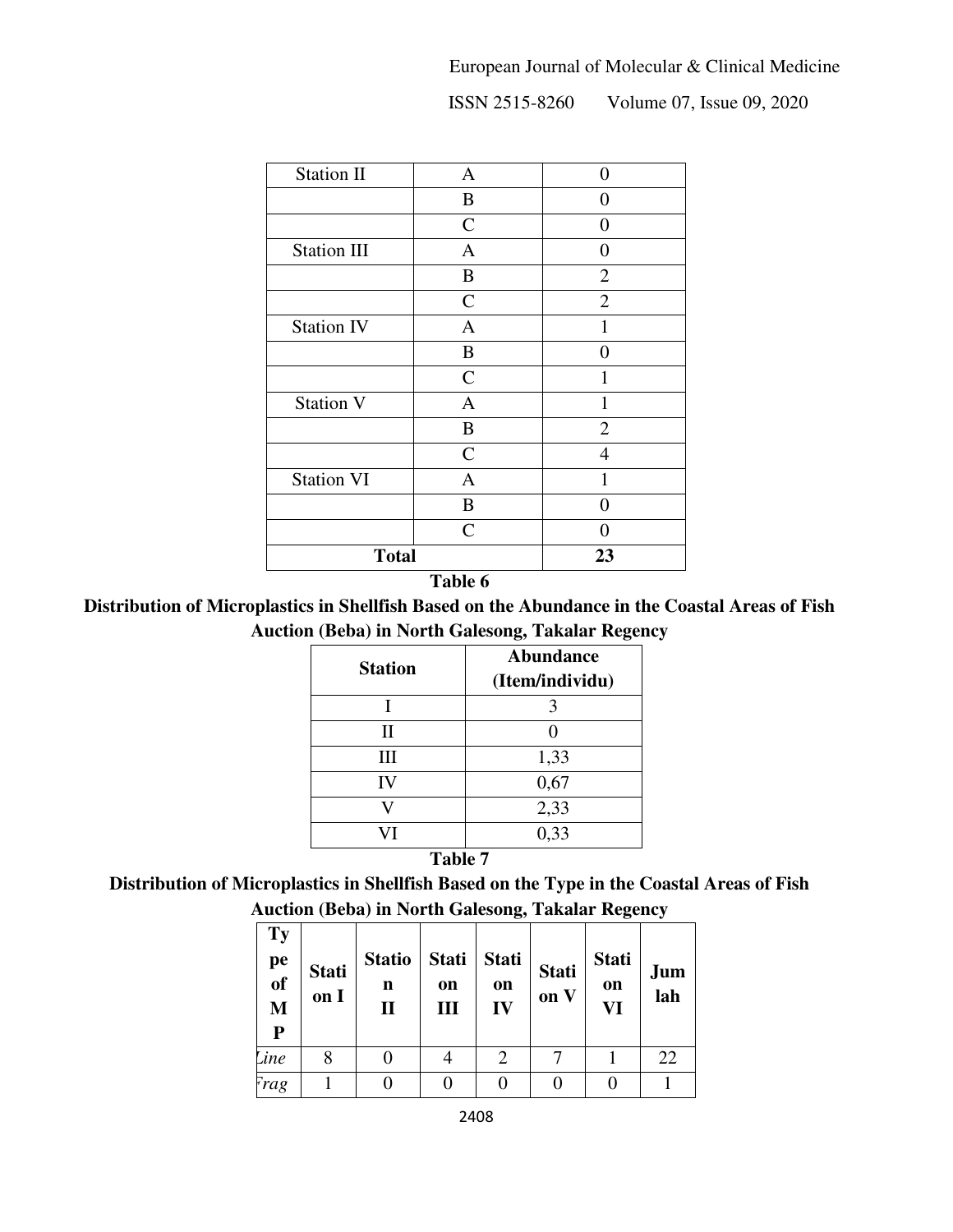European Journal of Molecular & Clinical Medicine

ISSN 2515-8260 Volume 07, Issue 09, 2020

| me                         |  |  |  |  |  |  |
|----------------------------|--|--|--|--|--|--|
| $\boldsymbol{\eta}$<br>1 L |  |  |  |  |  |  |
| <b>Total</b>               |  |  |  |  |  |  |

**Table 8 Distribution of Microplastics in Shellfish Based on the Color in the Coastal Areas of Fish Auction (Beba) in North Galesong, Takalar Regency** 

|                  |                      |                       |                         | $\mathbf{C}$             |                      | o                        | $\overline{\phantom{a}}$ |
|------------------|----------------------|-----------------------|-------------------------|--------------------------|----------------------|--------------------------|--------------------------|
| Colo<br>r        | <b>Stati</b><br>on I | <b>Stati</b><br>on II | <b>Stati</b><br>on<br>Ш | <b>Stati</b><br>on<br>IV | <b>Stati</b><br>on V | <b>Stati</b><br>on<br>VI | Jum<br>lah               |
| Blue             | 9                    | 0                     | 3                       | $\overline{2}$           |                      | 0                        | 18                       |
| <b>Bro</b><br>wn | 0                    | $\theta$              | $\overline{0}$          | $\boldsymbol{0}$         | 1                    | 0                        |                          |
| Red              | 0                    | 0                     | 0                       | 0                        | $\overline{2}$       |                          | 3                        |
| <b>Total</b>     |                      |                       |                         |                          |                      | 22                       |                          |

#### **Table 9**

**Shellfish Species in the Coastal Areas of Fish Auction (Beba) in North Galesong, Takalar Regency** 

| <b>Station</b> | <b>Repetition</b> | <b>Species</b> |
|----------------|-------------------|----------------|
|                | A                 | A. antiquata   |
| 1              | B                 | A. antiquata   |
|                | $\mathsf{C}$      | A. antiquata   |
|                | $\mathbf{A}$      | G. tumidum     |
| $\overline{2}$ | B                 | G. tumidum     |
|                | $\mathcal{C}$     | G. tumidum     |
|                | $\mathbf{A}$      | G. tumidum     |
| 3              | B                 | G. tumidum     |
|                | $\mathsf{\Gamma}$ | G. tumidum     |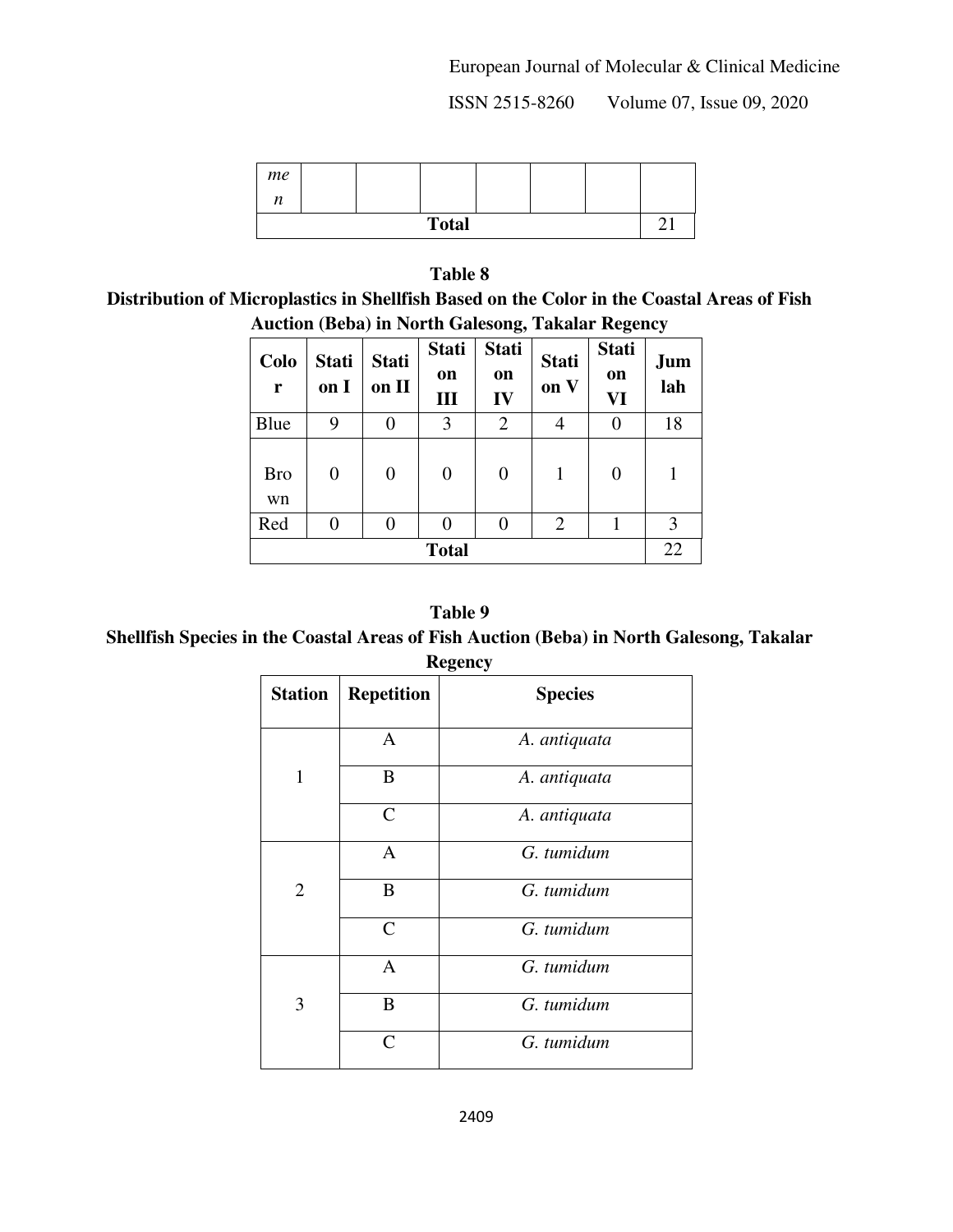European Journal of Molecular & Clinical Medicine

ISSN 2515-8260 Volume 07, Issue 09, 2020

|   | A                           | G. tumidum   |
|---|-----------------------------|--------------|
| 4 | B                           | G. tumidum   |
|   | $\mathcal{C}_{\mathcal{C}}$ | G. tumidum   |
|   | $\mathbf{A}$                | A. antiquata |
| 5 | B                           | A. antiquata |
|   | $\mathsf{C}$                | A. antiquata |
|   | A                           | A. antiquata |
| 6 | B                           | A. antiquata |
|   | $\subset$                   | A. antiquata |

#### **DISCUSSION**

This research was conducted in the coastal area of North Galesong around the auction (Beba). Samples are determined using incidental sampling, according to the existing conditions in the field with a depth of  $\pm 1$  M at 3 different points. Secondary data collection took time in December 2019. Implementation of research activities took time from April to November 2020.

The sediment and shellfish populations in this study were all sediments and shellfish in the North Galesong coastal area around the auction (Beba). The sediment samples in this study were all sediments in the North Galesong Coast around the auction (Beba) which were taken at three points. The samples of shells in this study were all types of shells in the North Galesong Coast around the auction (Beba) which were taken at three points.

Testing of microplastic content in sediment and shellfish was carried out at the Marine Ecotoxicology Laboratory, Department of Marine Science, Faculty of Marine and Fisheries Sciences, Hasanuddin University, Makassar. This type of research is an observational study with a descriptive approach in order to describe the microplastic content found in sediments and shellfish with different sampling points.

The results of microplastic content were tested at the Marine Ecotoxicology Laboratory, Department of Marine Science, Faculty of Marine and Fisheries Sciences, Hasanuddin University, Makassar. The number of abundance is obtained from the number of microplastics at each station divided by the number of samples in each station.

Sediment is a process of material deposition transported by water, wind, ice, or glaciers in a basin. Sedimentary rocks occur as a result of deposition of eroded material. Erosion products consist of various types of particles, could be fine, coarse, heavy or light. The highest number of microplastics was found at station 4, 19 items. This is because station 4 is still used for fish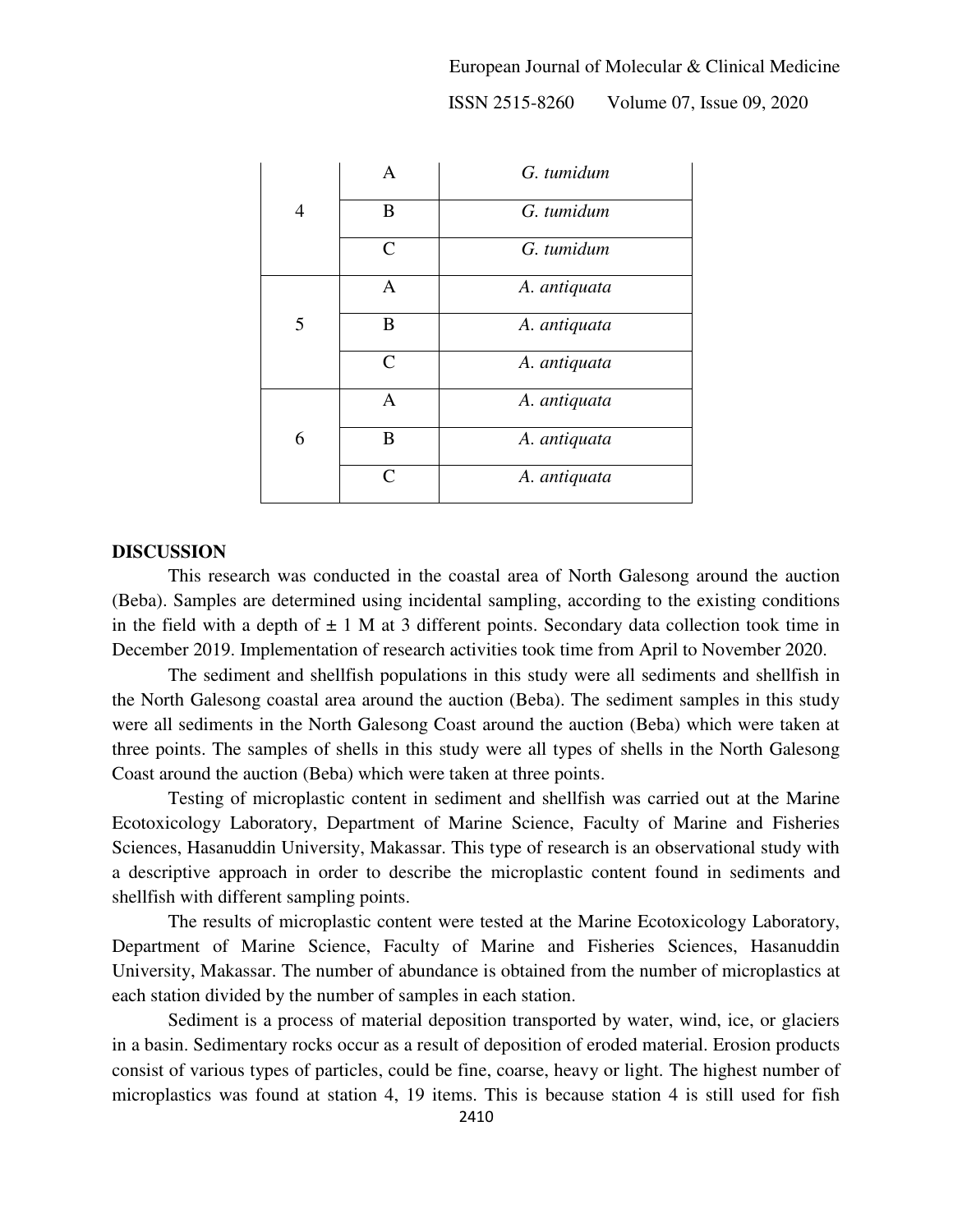auctions and is located close to local residence so that the amount of accumulated microplastic is the largest compared to other stations. While the second highest number of microplastic was found at station 6 where the microplastic content is 18 items. This is also because station 6 is a place not far from local residence. Meanwhile, the lowest number of microplastic particles was in the sediment, at stations 2 and 5, as much as 7 items of microplastic. This is indicated by the distance from the sediment sampling point which is far from the residential area, and there are only fishing activities.

The highest number of microplastics at the sampling point or the station is marked because they are an active place for the local community to trade and transact, this involves a lot of materials which, if not handled properly, will be a source of high microplastics in the auctions (Beba).

The abundance of microplastics with highest number was found at station IV with 190 items / kg. This abundance is affected by the location of Station IV itself which is the centre for the local community to trade and transact in the auction area. The types found were line types and fragment types. The shape of the fragments is assumed to have originated from the fragmentation of plastic packaging such as beverage bottles, plastic bags and pieces of pipe. The number of fragments that dominates is influenced by fishing related activities around the station, such as fishing using fishing line or nets as the main fishing tool.

The number of fragments is influenced by the amount of plastic waste due to tourism and household activities such as the use of plastic bottles, mica packaging, and other objects with a strong plastic texture.

Shellfish (*Bivalva*) are molluscs that typically have two valves, and the two halves are more or less symmetrical. The skeleton is composed of calcified valves on the right and left sides of the body. The valves are closed along the dorsal edge called the hinge, and are connected by elastic limestone structures called ligaments. They are closed by the pulling action of one or two (sometimes three) adductor muscles. Byssus is the leg protrudes from the anterior of the skeleton, while posterior of the skeleton is where the siphon protrudes. Most shellfish are filter feeders, but some are scavenger or even predators. There are 10 000 species of shellfish known worldwide (Bugis, 2014).

The highest number of microplastics found inside the shellfish are at station 4 and 5. This is because station 4 and 5 are used for trading places or fish auctions and are located close to local residence hence the amount of microplastic accumulated is the highest compared to other stations. Meanwhile, the lowest number of microplastic particles was found in the sediment, which is at station 2. This is low number assumed caused by the far distance between the sediment sampling point and the residence area.

If we refer to the growth patterns of animals both living in land and sea, especially shellfish, we will find that the small shellfish (young) has a greater growth rate than those of larger organisms. In order to meet their natural needs, to grow, smaller shellfish absorb more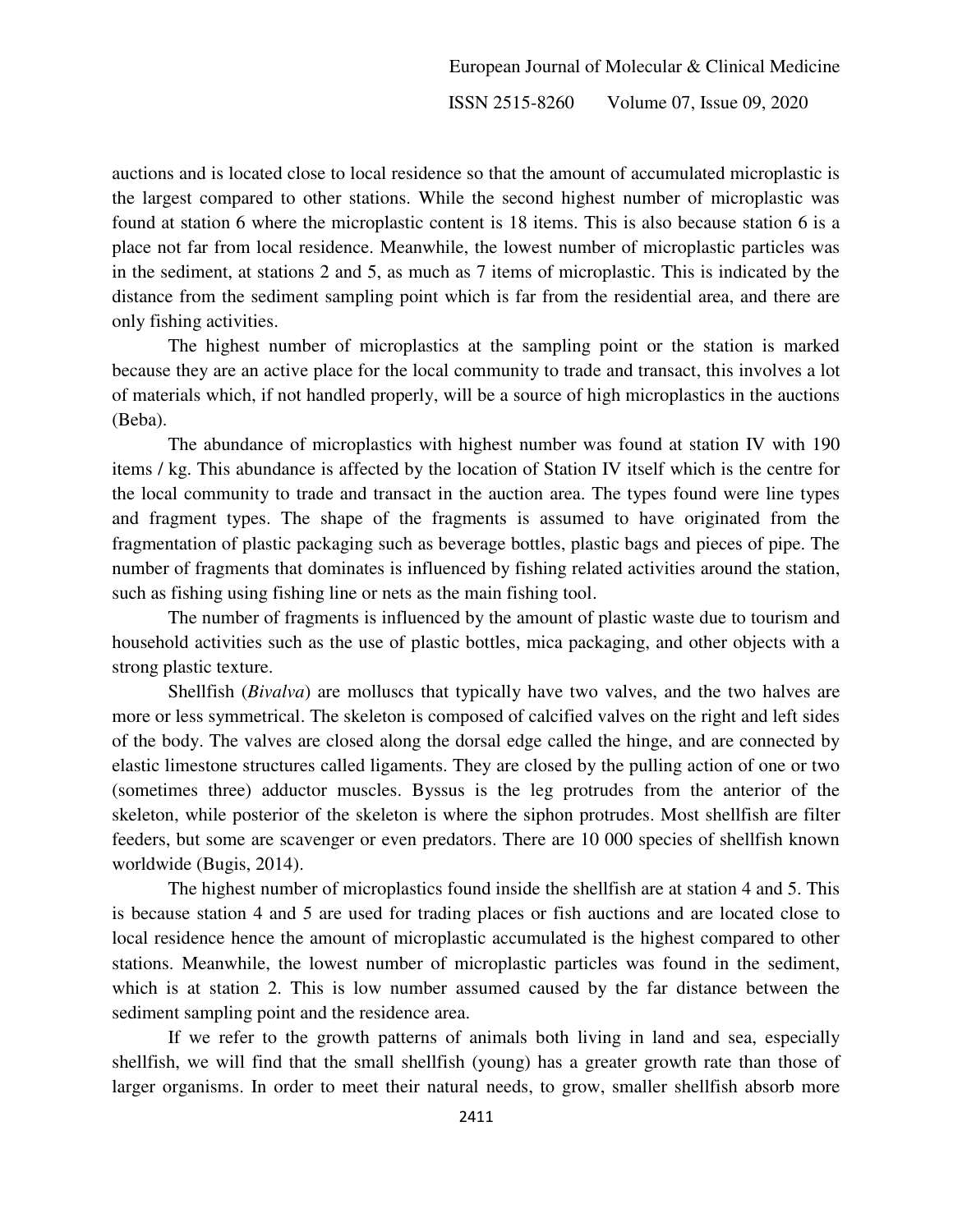food than the large ones. Along with this filtration or absorption, beside eating plankton, microplastics are also present in the water and get eaten. Therefore it is commonly accepted that the concentration of microplastics in small shellfish is higher than the concentration of microplastics in the larger one.

Another mechanism that needs to be considered in explaining the concentration of microplastics in the shellfish is depuration process or the process of removing pollutants from the shellfish. Depuration takes place in two ways, first one is through excretion of feces and pseudofeces. The first way is a common pathway found in all marine organisms. The food enters their digestive tract and ends up in the anus or similar disposal body part.

The results of microplastic analysis in the Beba fish auction area found three types of microplastics, namely fragment, line, and film. The fragments are literally the fragments of larger plastic. The line is thin and long like synthetic fibers. The film particles also form very thin plastic shards. If the microplastics found cannot be identified as fibers, pellets, film or stryrofoam, they can be identified as fragments. The source of microplastics is assumed come from synthetic cloth, fishing boat waste and fishing gear such as fishing nets and fishing lines, and food packaging. Most of these microplastic sources come from human activities and are influenced by currents and tides.

The results above are related to the main distribution of microplastics in the waters, divided into two, namely primary microplastics and secondary microplastics. Primary microplastics come from spills during plastic production or recycling, sand blasts from shipyards and also cleaning particles in beauty products. All primary microplastics have the same properties that are designed to be small during the production process. Secondary microplastics consist of larger pieces of plastic, waste in sea, industrial shipwrecks, fishing gear made of plastic, waste from landfills, paint flakes on ship hulls, synthetic fibers from washing water disposal, plastic fragments from packaging industrial or agricultural sources. Until now, the entry route of secondary microplastics and their possible mitigation measures is very difficult to define (Siagian, 2018; Smith et al., 2018).

Microplastics can cause serious problems for the survival of marine life and their associative ecosystems. The accumulation of microplastic particles in intestinal organs of fish can cause inflammation, physiological disorders (eating disorders, swimming ability, reproduction time). These factors believed may lead to high mortality before regeneration. (Setiawan & Fithrah, 2018).

The waste accumulated on ocean floor will also affect marine life. Sea animals such as fish, turtles, dolphins, and others will also be polluted. This is because these marine animals might consider the wastes as food and eat them eventually. Admitting that there is a possibility that plastic waste is made of chemicals that can be absorbed by animals which can poison them and will result in death. When the animals die at sea, these animals will become carcasses in which inside their body contained plastic waste that cannot be decomposed. Hence this will also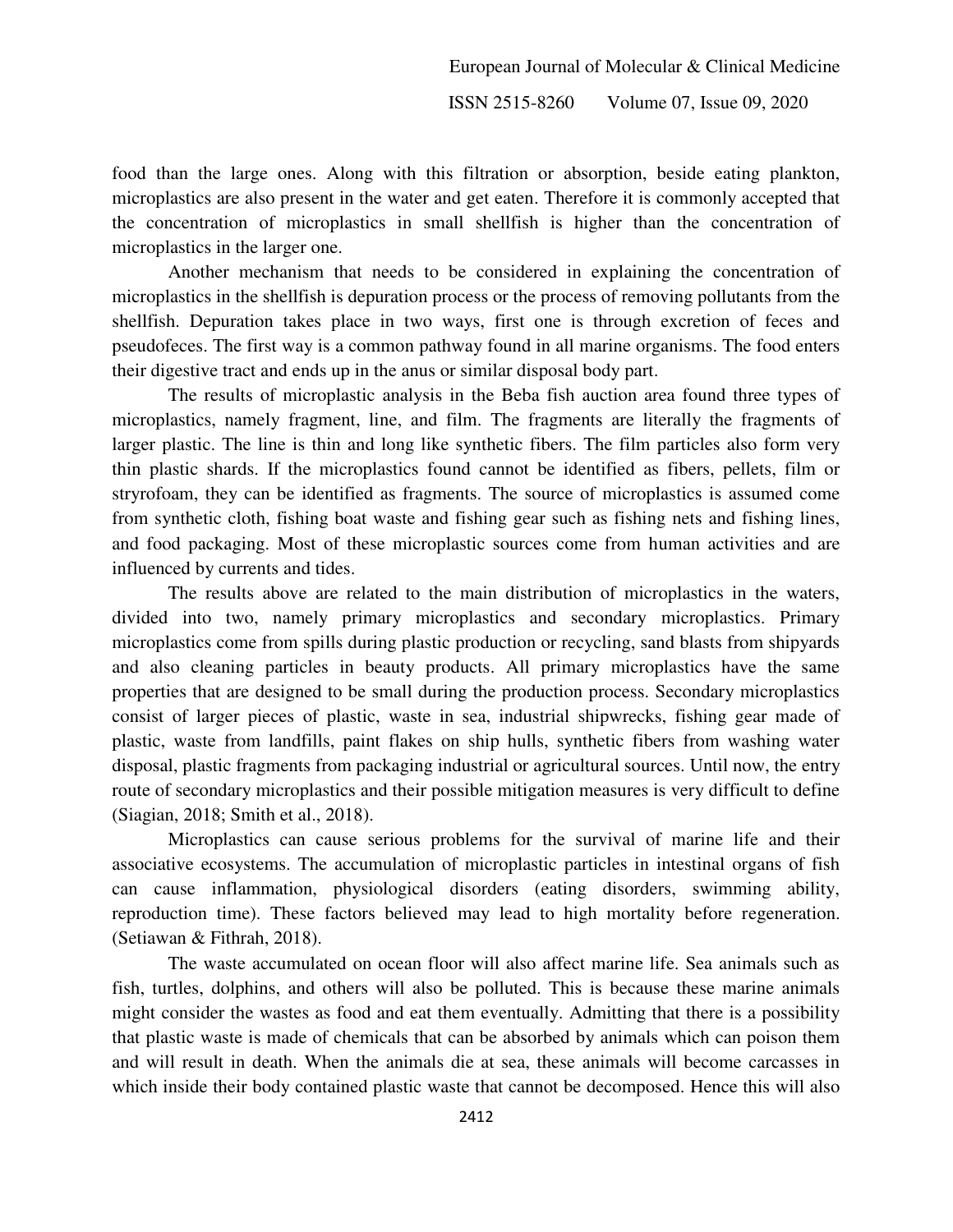poison other animals. So that the sustainability of sea animals will decrease and even threaten to extinct, included the decomposer and other animals in the food chain (Manalu et al., 2017).

Microplastics have tendency to absorb harmful chemicals and release them in the digestive system. The release of toxic chemicals into digestive tract can cause various problems related to digestive system and can hinder digestive process. Microplastic particles can irritate intestinal wall. Phthalates, chemicals used to provide comfort to plastics that are linked to the growth of breast cancer cells, are found in plastics. These chemicals cause cancer to multiply and grow more. Another study conducted on mice revealed that when microplastic is consumed, the particles accumulate in kidneys, liver and intestines. Microplastics also cause oxidative stress in liver and increase levels of oxidative molecules.

Analysis of microplastics level in human body revealed that around 87 percent of respondents had the presence of fiber in their lungs. It can enter your lungs through the air we breath because microplastics are all around us (which has been scientifically proven). Microplastic particles that present in air can cause inflammation in lungs. BPA or Bisphenol A is a chemical commonly found in food storage containers and plastic packages used to cover food. These chemicals can affect reproductive hormones, especially for women. The absorption ability of microplastics results in the absorption of toxic chemicals which will be released into digestive system. If the microplastics obtained have a size of less than 0.3 mm or have a size of more than 5 mm, both are still declared as contaminants. If microplastic enters human body, it will be retained in the organs and difficult to be secreted. As result, the organs can be hampered. The chemicals that accumulate in body are also a contributing factor to the growth of cancer.

# **CONCLUSION**

Research conducted in the Coastal Area of fish auction (Beba) at Galesong, Takalar Regency show that the highest amount of microplastic found at station IV near the market and domestic sewage with 16 microplastic particles in sediment and 19 in the shellfish. Research conducted in the Coastal Area of fish auction (Beba) at Galesong, Takalar Regency show the lowest amount of microplastic was found at stations I, II, III & VI located far from the markets and domestic sewage or the fish auction area. It is recommended that local government of Takalar Regency carry out a public health education program to broaden the public's insight about the dangers of microplastics that have contaminated marine products and recommended that Environmental Impact Management Agency to be more intensive in periodically monitoring the quality of coastal areas and monitoring of waste and plastic waste pollution from Fish Auction (Beba) in North Galesong, Takalar Regency.

#### **REFERENCES**

Ahmed, M. M. E., A., I. ., & M., A. E.-R. . (2020). Microbiological and Immunological Studies